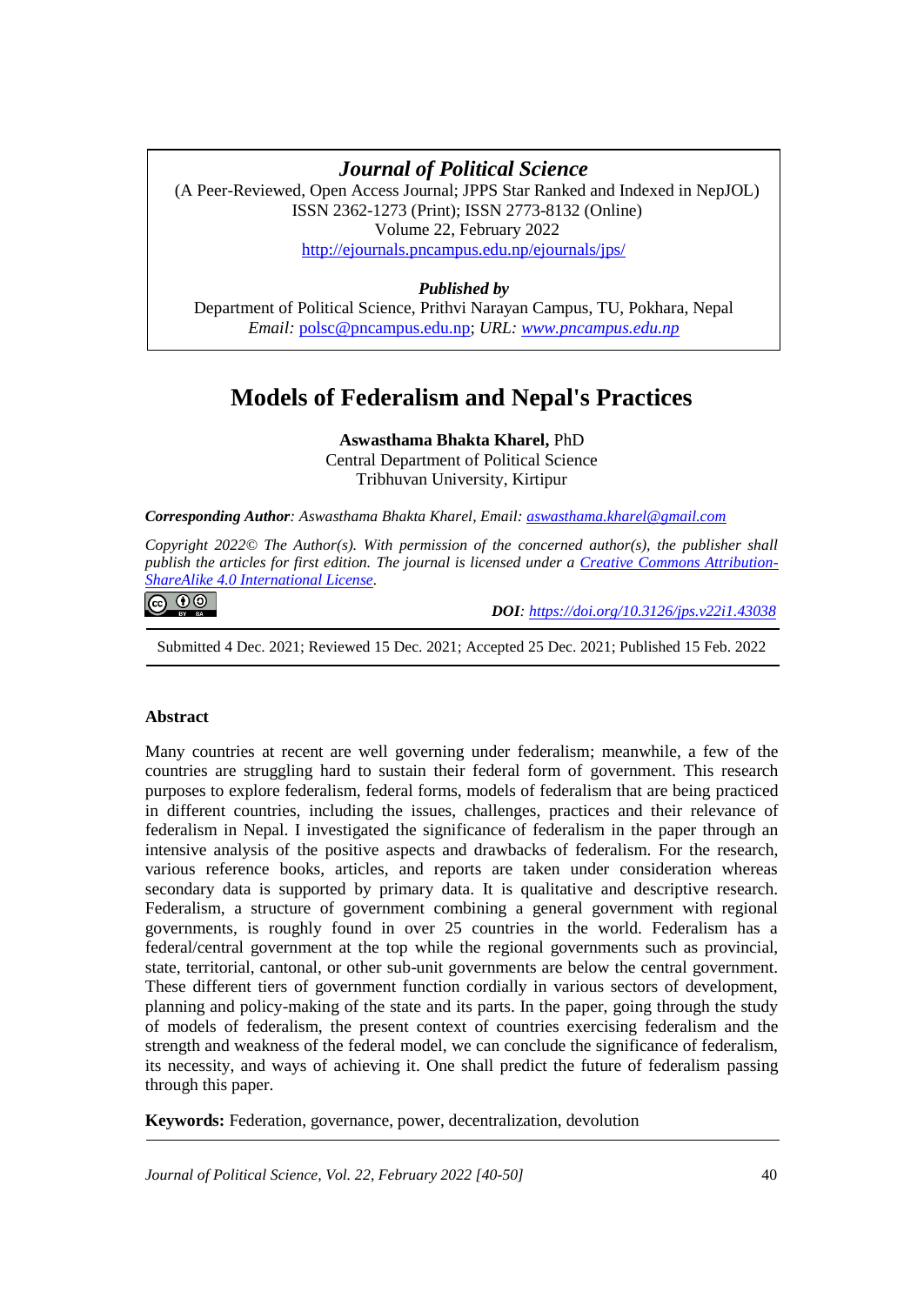## **Introduction**

Federalism is an expensive and complex form of government that requires a series of structural formations for its balanced operation. Models and forms of federalism differ from country to country. Federalism is successful in some countries while it has failed miserably to meet the wants for the development of several countries. Hence, the effectiveness of federalism is uncertain, especially in newly adopted countries. This paper tries to answer the significance of federalism through a descriptive analysis of the pros and cons of the federal form. The research has its importance to picture a larger image about the relevance of federalism at the recent time. It helps to understand the relation between changing dynamics of society and the emerging needs of federalism. Various secondary data sources reflect the progressive aspects of federalism. Qualitative data analysis around the effectiveness of federalism will help to conclude the ideal practice of federalism and its present relevance to Nepal.

Federalism can be viewed as a form of government designed to get the better of two worlds: the advantages of a unified state and the benefits of the diversity that is inherent in the people and the regions which make up the state (Johnson, 1998). Federalism is commonly associated with countries having a population with huge cultural diversity or countries having larger territory. Federalism is about the co-existence of multiple loyalties and identities and shared and divided authority (Robinson & Simeon, 1995). In federalism, generally, both the national government and the smaller political subdivisions are provided with a certain level of autonomy with the authority to make laws at their levels. It emphasizes both vertical power-sharing across different levels of governance, and at the same time, the integration of different territorial and socio-economic units, cultural and ethnic groups in one single polity (Brown, McLean & McMillan, 2018). In many diverse societies, a federal system of government permits recognition both of the diversities and common interests and identities.

Federalism is the constitutional distribution of economic and administrative powers in a state. It is taken as a political and legal response to underlying social and political realities. Various political systems having federal form differ in many ways, however having few of the common characteristics and principles such as written constitution, non-centralization, areal division of power and so on. Before 1787, the term "federal" had been used to signify confederation, a system in which sovereignty remained with the constituent states that ceded certain elements of authority to a central government and in which the central authority's legislature merely could propose measures to the states for approval (Scheiber, 1986). Then onwards, federalism has significantly been changing its forms and proceedings as per the states' needs.

Federalism is referred to as freedom addressing diversity, retaining unity, and promoting constitutional instruments such as nationalism, democracy, and justice. There are varying models of federalism out of which the major ones are categorized as follows:

## **Centralized Federalism**

Centralized federalism revolves around the idea that all the national policies of a state are set by the federal government meanwhile the regional and local governments are obliged to carry out those federal policies (Ghosh, 2020). The national planning, as well as policymaking power, is given to the federal government ultimately making it superior to regional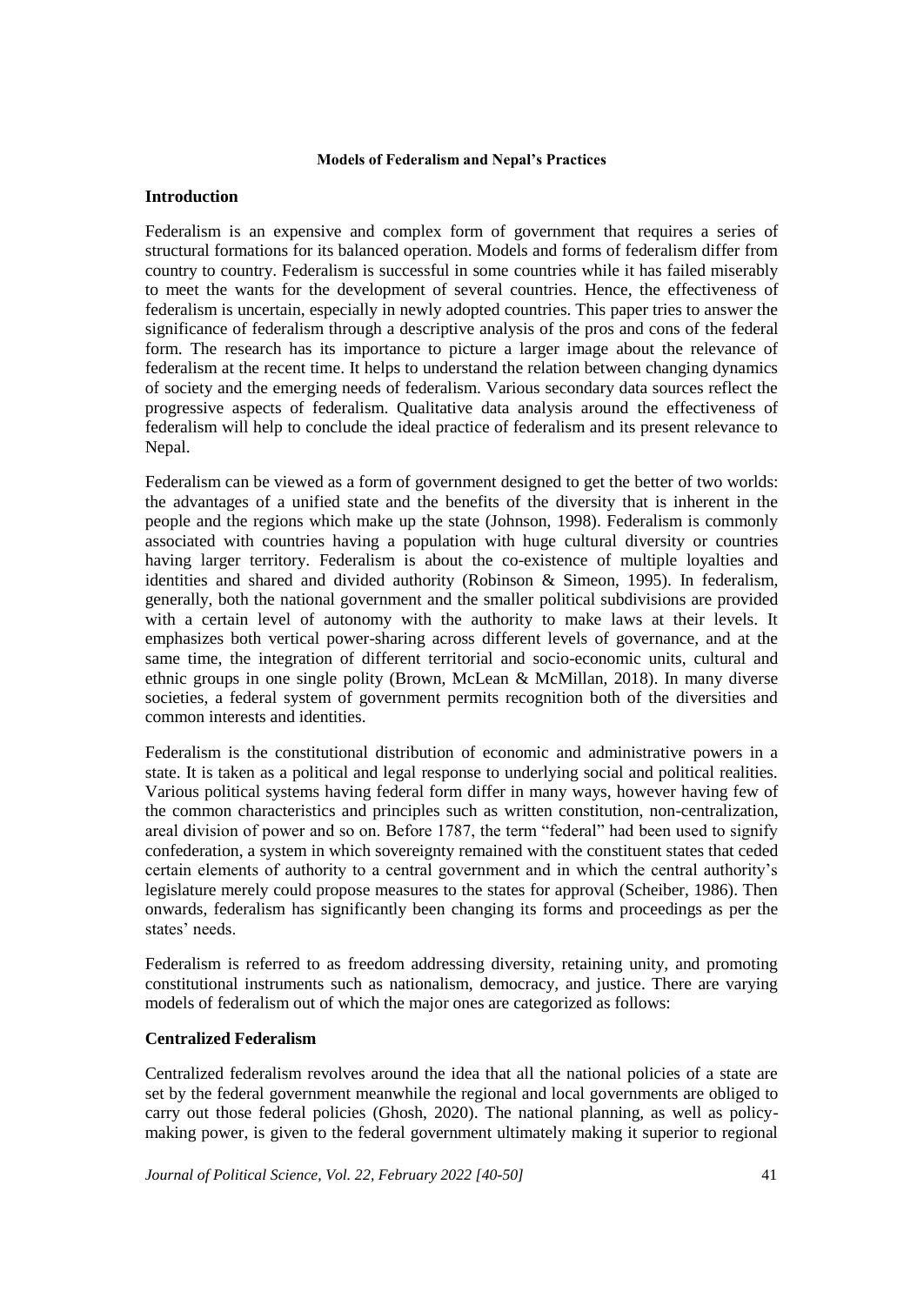and local governments. It allocates the chain of government handlings from federal to regional units.

## **Competitive Federalism**

Competitive federalism witnesses the competition between the central government and state governments regarding economic growth and development. Healthy competition among governments in their executive functioning is necessary for maintaining a successful economy (Kincaid, 2006).

## **Cooperative Federalism**

Cooperative federalism has powers and policy assignments shared between states and the national government. The administrative costs and functions are also shared. Cooperative federalism reflects as a marble cake in which the marble or swirly part symbolizes cooperative federalism, where the powers are shared by all levels of the government (Schütze, 2009).

## **Dual Federalism**

In dual federalism, both the states and the national government remain supreme within their spheres and each is responsible for specific policies. It is also known as layer cake federalism as it advocates distinct separation between the duties of federal and regional governments, allocating them the same level of power (Kincaid, 2006).

## **Fiscal Federalism**

Fiscal federalism is a grant system having the distribution of the federal pie among the levels of government. Funds and budgets are allocated from the national government to the regional governments to support any national program. The grants can be categorical grants, such as project grants and formula grants, or can be block grants (Kincaid, 2006).

Federalism enhances the concept of decentralization, where the delegation of power from the center to the regional level takes place. Since the unification, Nepal had been practicing a unitary form of government. This centralized unitary government could not achieve all the desired developmental goals of the country, reflecting it as an exclusive form of rule. Because of this reason, Nepal introduced federalism through the declaration made on May 28, 2008, to execute the inclusive practice of governance. Since the initiation period, federalism is struggling hard to sustain and function well here in Nepal.

According to classical theorists, a written and rigid constitution, an independent judiciary and the allocation of adequate sources of revenue for the government at each level of state are the major pre-requisites for a federal system to sustain. Federalism can be designed on the racial ground, ethnicities or population and territory. The concept of federalism became popular in both developed and developing countries after World War II in balancing the power structure between federal and state or lower-level governments, maintaining a governing system, and strengthening institutional capacity (Keating, 2007). The agenda of establishing the structure of federalism always comes in concern where the political parties of a country put up the various underpinning of their opinions. Form of federalism is a big issue of debate in any country. Different levels of government, jurisdiction, constitutional guarantee, changing the provisions, power of a court in disputes are the common features of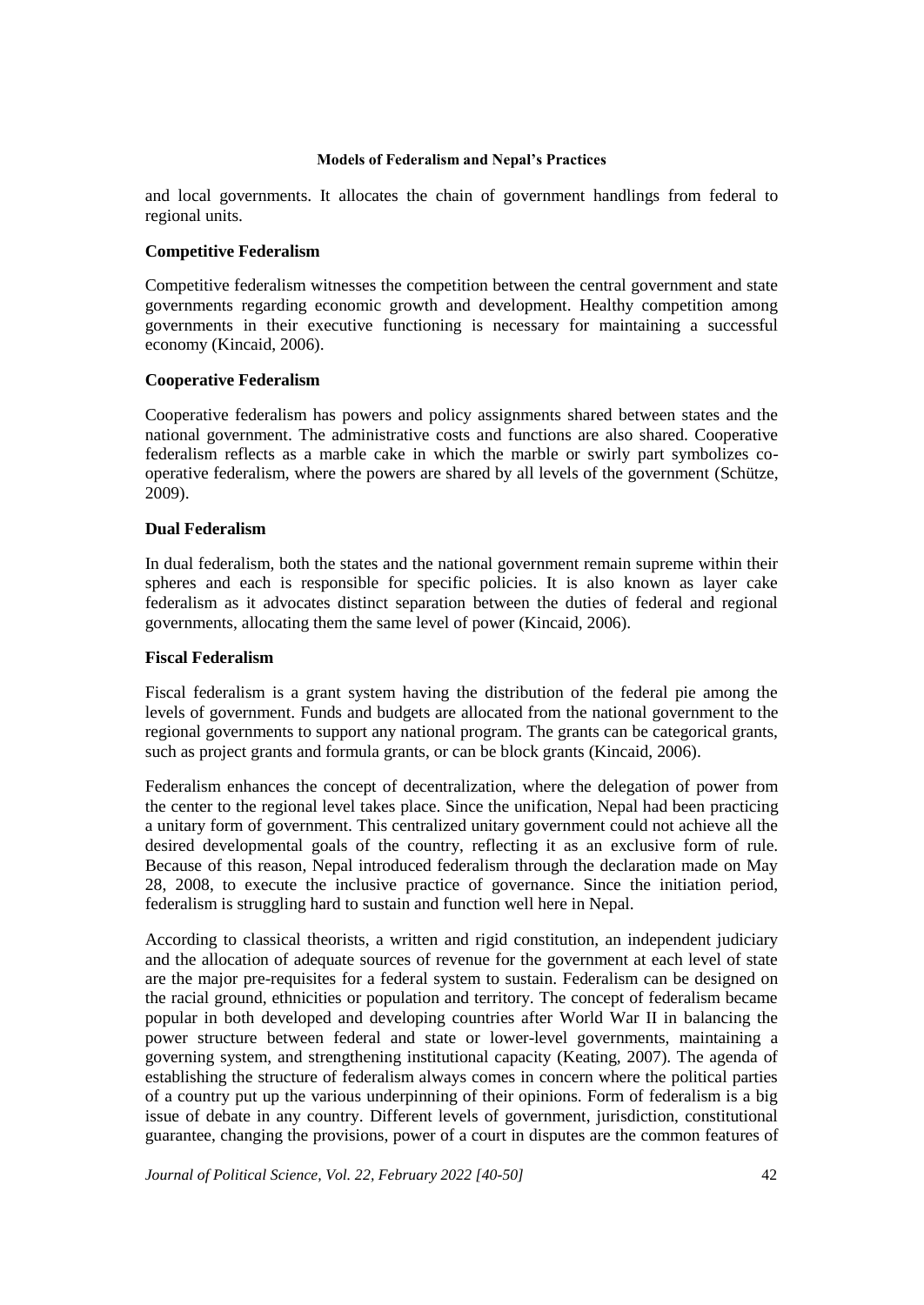federalism. Federalism is more suitable to the countries with geographical, ethnic and cultural diversities as in Nepal. States with larger territories also demand federalism. Decentralization and devolution of power throughout different tiers of government take place under federalism. The larger the population, the greater will be the diversity that enhances the need for decentralization. Accordingly, federalism meets the aforementioned need. Countries are exercising different forms of federalism as per the state's convenience, which broadly includes "coming together" and "holding together."

The Constitution in Nepal, which was promulgated in 2015, adopted the federal political system, which projected novel forms of competition, created new methods of public management and generated new governing codes for central-local relations (Acharya, 2018). It accepted a model of holding together federalism, comprises federal government, the political authority is divided between two autonomous sets namely provincial states and local governments, relies on the national government. The demand for federalism, originally, in Nepal roots back in the Maoist insurgency of 1996 to 2006 that voiced dimly for federalism with few regional political parties demanding for the same over time. The main aim of federalism was established to end regional imbalance and centralization of power, avoidance of local issues and problems, to accommodate ethnic and lingual diversities and reduce poverty. Political turbulence and instability throughout the time have raised concern about the sustainability of the federal system in Nepal.

## **Literature Review**

Federalism is a means of ensuring peace, stability and mutual accommodation in countries that have territorially concentrated differences of identity, ethnicity, religion or language. Federalism, especially in large or diverse countries, can also improve service delivery and democratic resilience, ensure decisions are made at the most appropriate level, protect against the over-concentration of power and resources, and create more opportunities for democratic participation (Bulmer, 2015). A federation is a compound polity combining constituent units and a general government, each possessing powers delegated to it by the people through a constitution, each empowered to deal directly with the citizens in the exercise of a significant portion of its legislative, administrative, and taxing powers, and each directly elected by its citizens (Watt, 1998). As a normative concept, federalism represents an organizing principle that prescribes the adoption of institutional arrangements that is generically referred to as federal political systems, a descriptive term that encompasses a range of possible kinds of unions, federacies, associated states, league and cross-border functional authorities (Fessha, 2010). In the modern period, the Constitution of the United States, of 1787, is treated as the first experiment in establishing a federal system of government. Subsequently, federalism as a mode of political organization was embodied in the Constitutions of Switzerland, the Dominion of Canada and the Commonwealth of Australia and India (Paleker, 2006). During the past decade, interest has revived in the confederal form of political organization. Confederations have generally been distinguished from federations as a species of the federal system in which the institutions of the shared rule are dependent on the constituent governments, being composed of delegates from the constituent governments and therefore having only an indirect electoral and fiscal base (Watt, 1998). A crucial variable affecting the achievement of a balance and the internal political dynamics of federations has been the executive-legislature relationship within the shared institutions. The different forms of this relationship—exemplified by the separation of powers in the presidential-congressional structure in the United States, the fixed-term collegial executive in Switzerland, and the executive-legislative fusion with responsible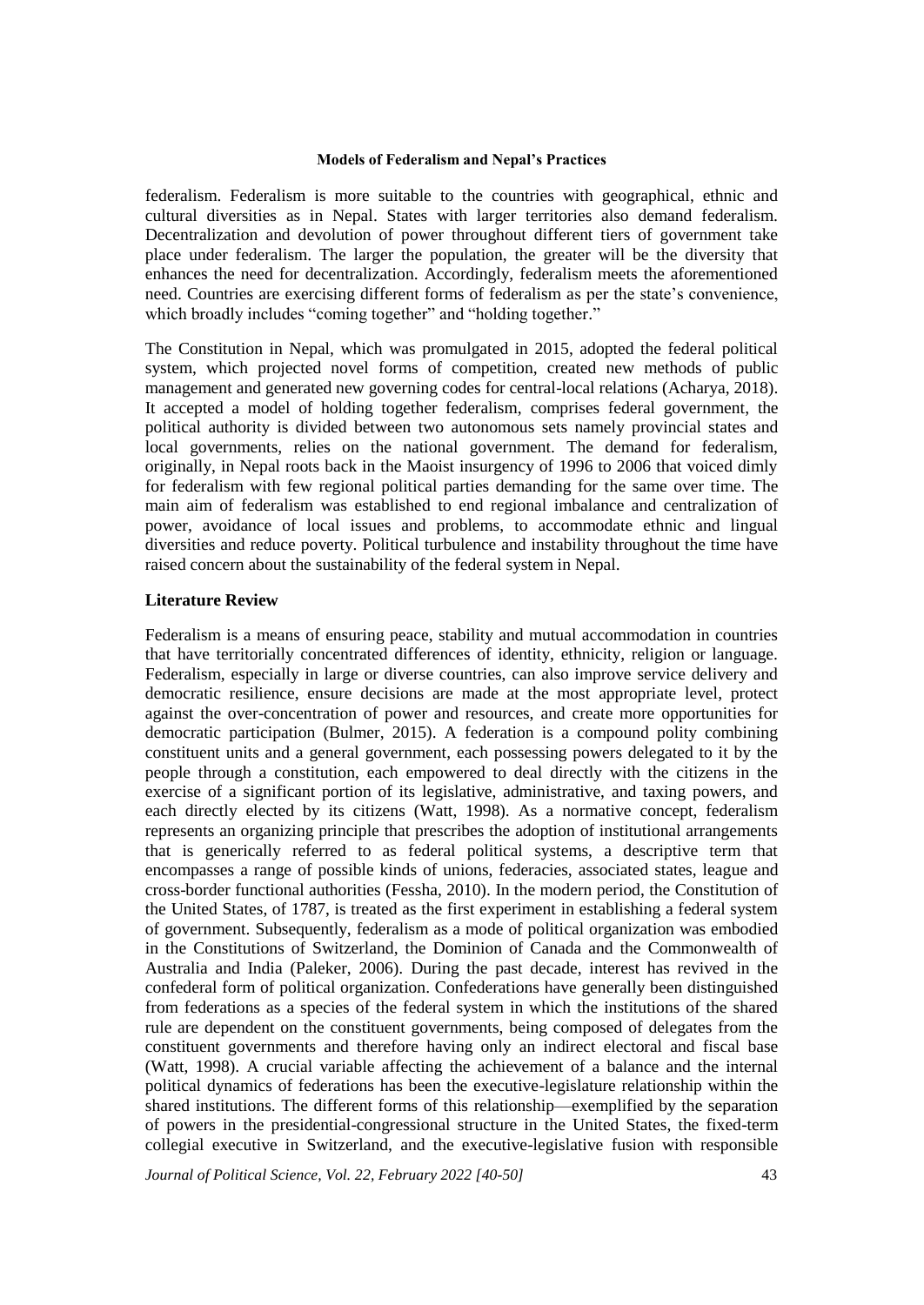parliamentary cabinets in Canada, Australia, Germany (with some modifications), Belgium, India, and Malaysia—have shaped not only the character of politics and administration within the shared institutions but also the nature of intergovernmental relations and the generation of cohesion or conflict within federations (Watt, 1998).

Federalism seeks to divide the power structure in a planned manner within a comprehensive political system to maintain political integrity through negotiations and bargaining (Riker, 1964). In Nepal, the space for federalism expanded after the implementation of the Comprehensive Peace Accord in 2006 envisioning to promote power-sharing, address ethnic and caste-based discrimination, integrate development programs, and scale-up local economic growth. The monarchical democracy in Nepal had failed in enabling people's participation in the decision-making process at the local, regional, or central levels (Dhakal, 2013; FGDs). To address structural-procedural gaps, federalism was seen to provide the wherewithal to create opportunities systematically, ensure access and inclusion of the marginalised, poor, backward and exploited, and guarantee citizens' rights and security, and effectively manage human resources at all levels (Karki, 2014). But there has been inadequate legislation and institutional frameworks, human resources management, accounting and procurement systems, and revenue administration inside federalism (Acharya, 2018). Federalism has immerging challenges that are needed to be resolved for the well-functioning of the federal system.

## **Materials and Methods**

The research is based on the study of federalism, its facets, its changing models, and its relevance in the current world. It is an interpretive approach concerned with understanding the meaning of words that are attached to the topic. For the study, different secondary resources backed by primary sources of data are taken. Various reference books, articles, journals and reports based on the topic are studied thoroughly to collect reliable data and for data analysis and interpretation. Primary information is collected through interviews regarding opinions and experiences of people, private and public institutions on performing their respective federal functions in Nepal. The research is based on qualitative data analysis, where federalism and its aspects are thoroughly studied. I analyze the difference in the practice of federalism in several countries along with Nepal. Therefore, through a deep review of a series of data, a suitable conclusion is drawn from this investigative research.

## **Data Presentation**

The power distribution between the central body and the constituent units of government is federalism. Devolution of power is profoundly seen in the federal government. The study of various research materials reflects the two broad practices of federal models observed in the recent world, which are 'federation through coming together' and 'federation through holding together.'

## **Coming together Federalism**

Independent states come together on their own to form larger units under coming together federalism. During the process, states pool their sovereignty, keeping the identity to increase their security. States usually have equal power and are strong in such federation. Several militarily weak or economically backward states come together to form a bigger nation without losing sovereignty and maintaining identity. USA, Australia, and Switzerland are the countries that belong to coming together federations (Muluye, 2020).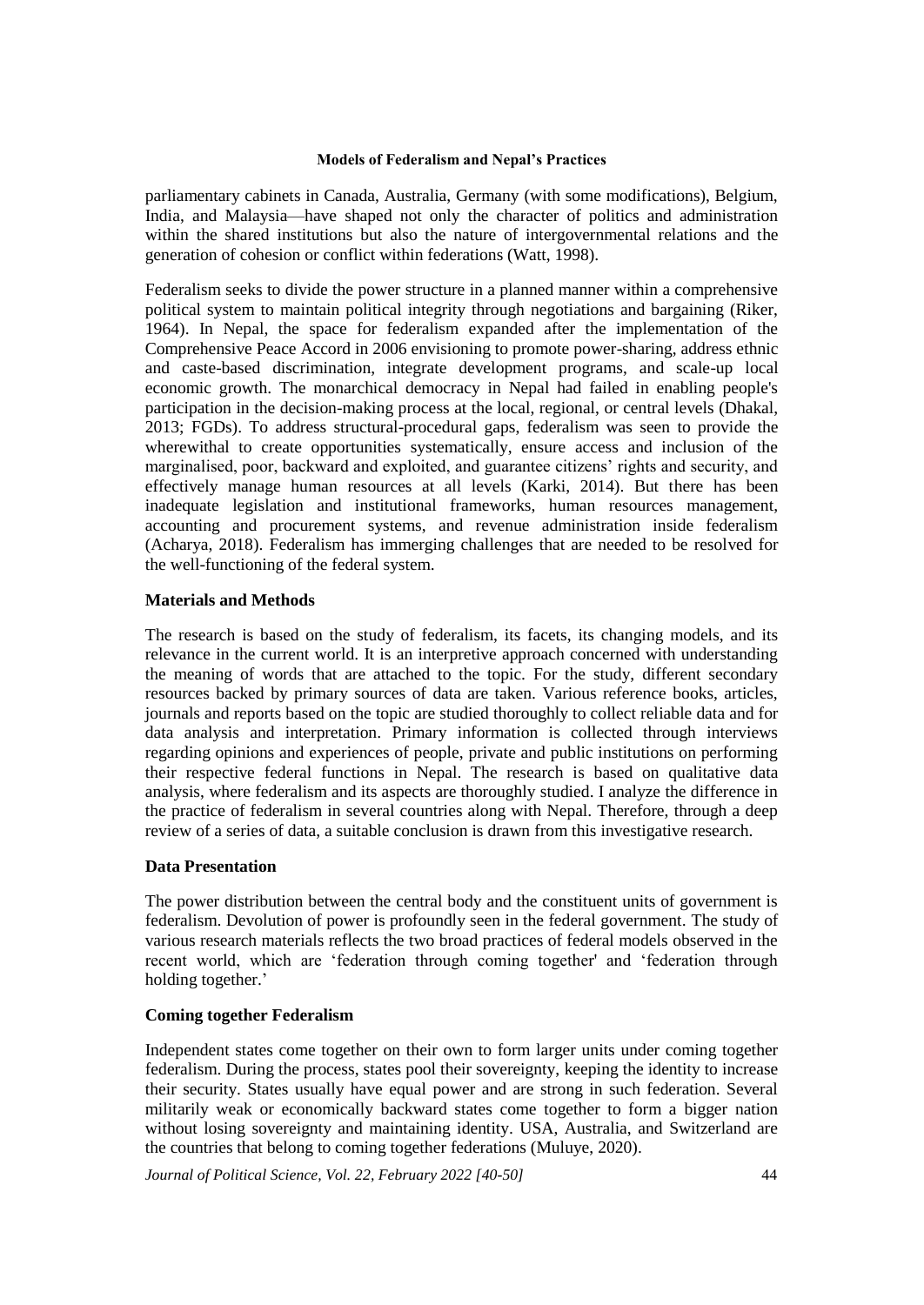#### **Holding together Federalism**

When a large state divides its authority between its member states and the central government, they recognize it as holding together federalism. The central government is more powerful than its member states in such a federation. There is the absence of pooling sovereignty and keeping the identity. Central government subordinates over the constituent units. Sometimes, constituent units of the federation are distributed unequal or special powers. India, Nepal, Belgium and Spain are some of the states that execute holding together federalism (Breen, 2018).

## **Federalism in Nepal**

Federalism, a new democratic political system, was introduced in Nepal because of people's frustration over a century-long capital-city-centric governance system, the feudal system behavior of mainstream political parties, weak service delivery and growing inequality in the country. Therefore, the demand for federalism must have been driven by the desire for local self-governance, improved service delivery and true political and economic empowerment of people through grassroots democracy (Adhikari, 2020).

The second Constituent Assembly that was elected in November 2013 in Nepal drafted the constitution of Nepal on 20 September 2015, introducing federal structure in the country formally. Nepal adopted a three-tiered governmental system with the federal government at the top, provincial government in between and local government at the bottom. These three spheres of government are recognized constitutionally with their respective executive and legislative powers.

Schedule 5 of the constitution of Nepal (Annex 1) provisions federal government with exclusive powers in 35 matters; schedule 7 (Annex 3) provisions concurrent powers with provinces in 25 matters and schedule 9 (Annex 5) provisions concurrent powers with provinces and local government in 15 matters and residual power in constitutionally provisioned areas. Schedule 4 of the Constitution of Nepal advocates for seven provinces in Nepal while schedule 6 (Annex 2) lists exclusive provincial competencies in 21 matters along with 25 concurrent powers with the federal government in Annex 3 and concurrent power with federal and local government in 15 matters (Annex 5). Local government units in Nepal also have extensive legislative, executive, and judiciary roles and responsibilities (Nepal Law Commission, 2017). Schedule 8 of the Constitution of Nepal 2015 gives exclusive powers to the local government in 22 matters and concurrent power with federal and provincial governments in 15 matters (Annex 4 and Annex 5).

Articles 231-237 of part 20 of the Constitution of Nepal, 2015, have provisioned a series of arrangements for the relationship among federal, provincial and local governments in both legislative and executive aspects. Both, Articles 59 and 60 of the Constitution (Annex 7 and Annex 8) mention the provisions for the fiscal powers and distribution of the source of revenue between different spheres of government. Legislative interrelation between federation and states/provinces in Article 231 explains the territorial applicability of the federal law and the state law. Article 232 explains the principles of the relationship between the federal, state and local levels to be based on the essence of cooperation, co-existence and coordination. Relations between states in article 233 explain mutual co-operation and the duty of the states or provinces to render assistance in the execution of legal provisions or judicial and administrative decisions of another state, exchange of information and mutual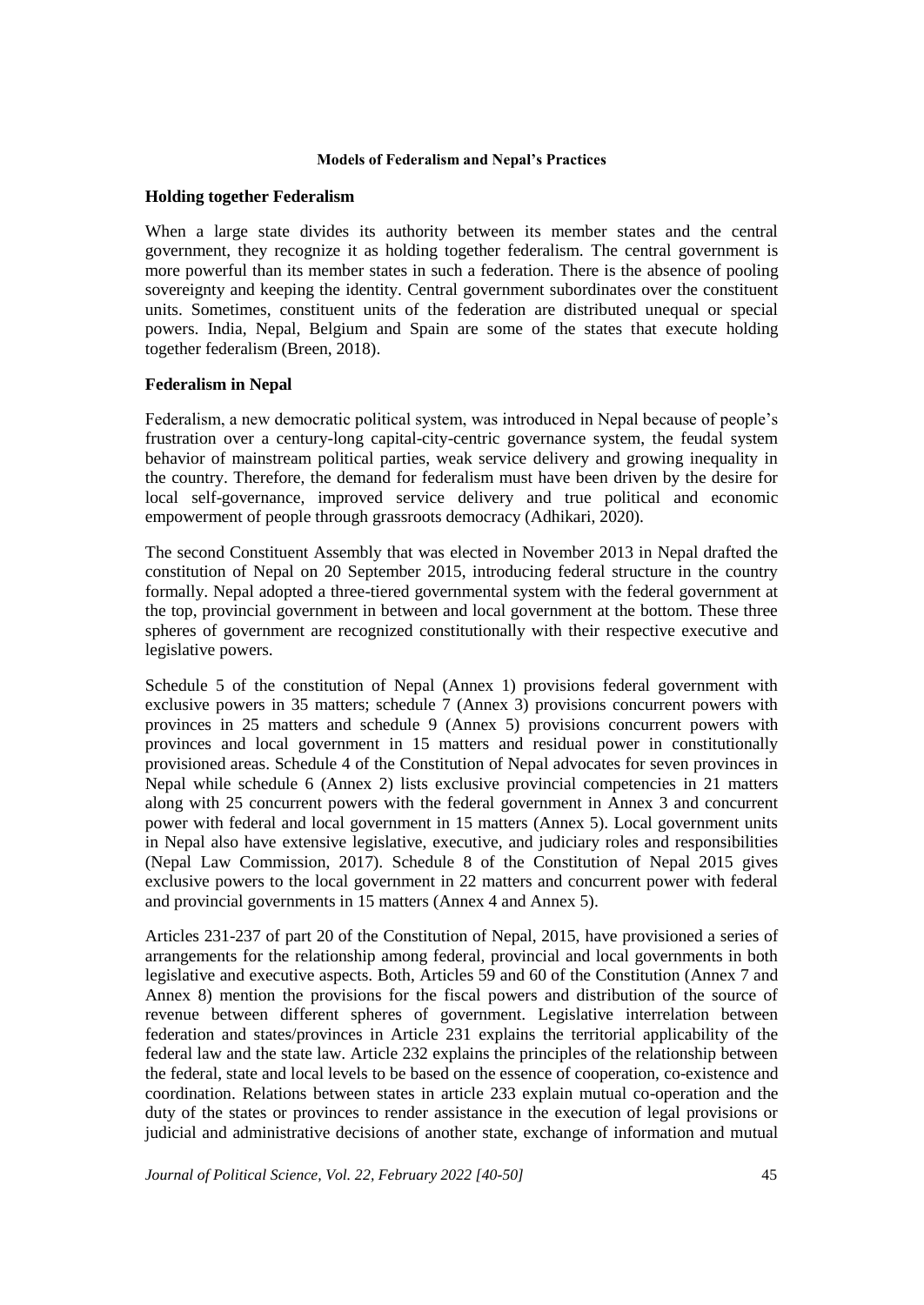assistance. Article 234 provisions for an Inter-state/provincial council (IPC) to settle political disputes that may arise between the federal level and states and/or between states. Under the title, 'Co-ordination between the federal, state and local level' in Article 235 of the constitution, federal parliament makes necessary laws to maintain coordination between the federal, state and local levels. The provincial/state assembly maintains the coordination between the state and village bodies or municipalities and settles political disputes if any that have risen in coordination with the concerned village body, municipality and the District Co-ordination Committee. Inter-State trade under article 236 prohibits any state or province to obstruct the carriage of goods or extension of services to another state or province or local level or the carriage of goods or extension of services to any state/ province or the local level. It also prohibits them from levying tax, fee or any financial charge thereon or to make any kind of discrimination on the carriage or extension of such services or goods across the state borders.

Articles 250 and 251 of the constitution of Nepal 2015 provisions powerful constitutional body, 'National Natural Resources and Fiscal Commission of Nepal (NNRFC)' with its functions, duties and powers included in Annex 9 assuring its responsibility for laying down a broad framework for the distribution of natural resources among federal, provincial and local levels along with making reforms in revenue mobilization and expenditure at all three units of the government.

The model of the federation in Nepal is hybrid that is different from the Western model of federalism because of the consideration of ethnicity adding up territorial and viability factors in the Nepali federalism. Also, the division of the state into seven provinces was made based on the identity and capability of the states, considering geography, resources, and efficiency. Powers accommodated by the federal government are the protection of national unity and territorial integrity; management of national security; central planning of financial policies, monetary and banking policies, foreign grants, aid and loans; handling of foreign and diplomatic affairs, international relations and United Nations related matters; formulation and supervision of national transportation policies, management of national highways and so on (Sharma, 2020). But provincial powers include management of statelevel civil services, electricity, irrigation, and water supply services; supervision of statelevel universities, higher educational institutes, libraries and museums; handling of the matters related to state assembly and state council of ministers; regulation of intrastate trade; promotion of state highways, health services, lands and land records. On the other hand, the local unit governs local development projects and programs; promotes basic and secondary education; manages basic health sanitation; distributes land and building ownership certificates; preserves and develops local language, culture and arts; operates drinking water projects, small electricity projects, and alternative energy usages; collects tax and enhances co-operatives in the local level (Lamsal, 2019).

#### **Positive aspects of Federalism**

Federalism has a series of positive outcomes when executed effectively. It promotes policy innovation and participation, accommodates a diversity of opinion, enhances power decentralization, maintains a better understanding of local issues and demands, increases the responsiveness of governments to their citizens and performs many more coordinating functions (Watts, 1998). Federalism maintains close relation between the state and its people, settles conflict at the local level, uses means of resources in optimum amount, accelerates development activities, conserves local and ethnic art, culture and heritage and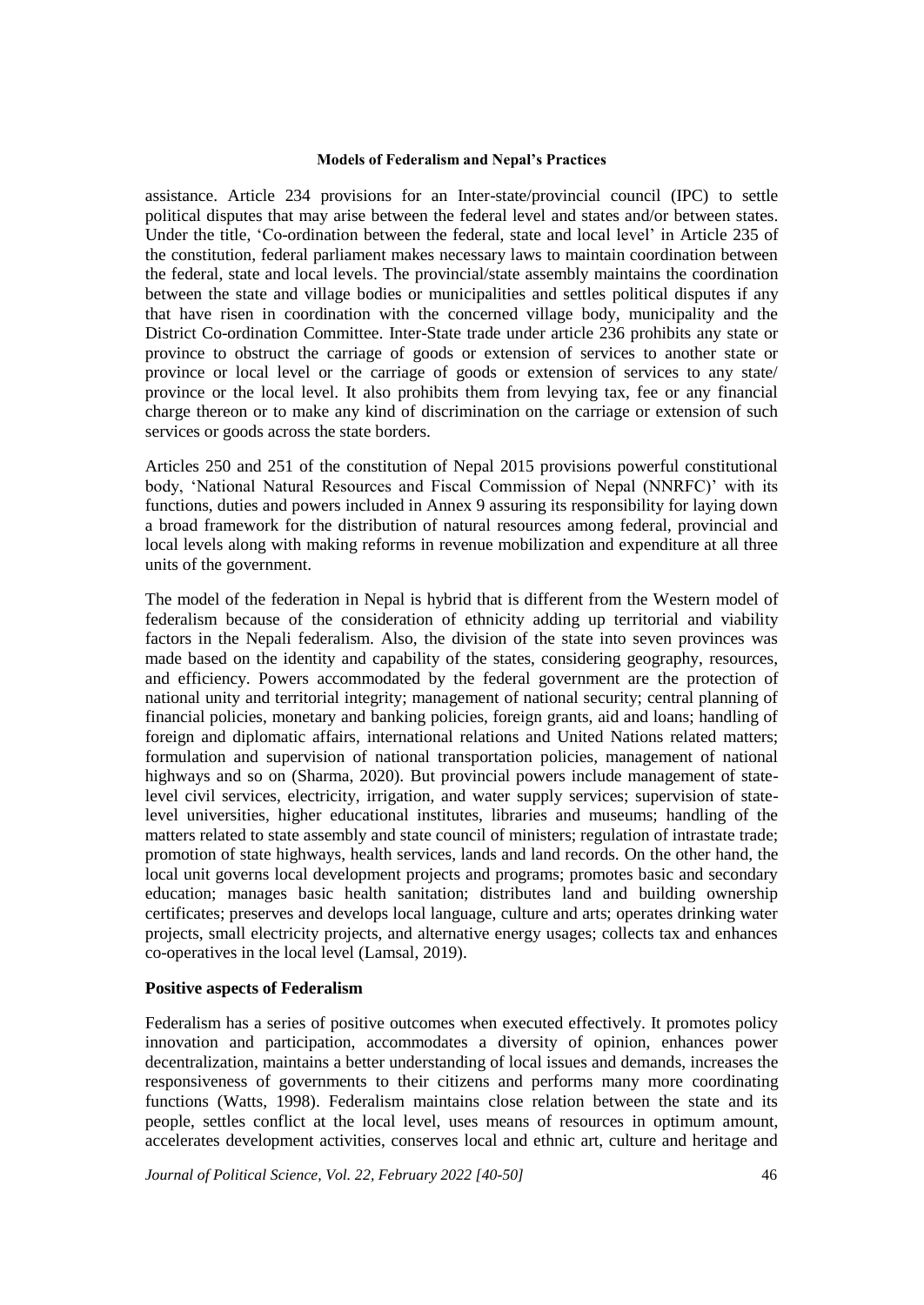helps to manage balanced population distribution. It is an efficient process that encourages a system of cooperation. It creates checks and balances throughout society to create an equal governing process. A single branch of government doesn't get complete control over the whole structure in federalism, therefore it ensures uniform distribution of powers to all tiers of the government (Walker, 2015).

## **Issues and Challenges of Federalism**

Federalism is the best form of democratic and participatory governance, may face several challenges during its execution. Ideally, it would allow each different group to mould the local government to their idiosyncratic needs instead of having to abide by national laws that did not apply to their specific circumstances (Gyawali, 2018). Despite having various positive aspects, difficulties equally prevail in maintaining the sustainability of the federal form in any country. In federalism, unequal distribution of means and resources between the sub-national divisions may cause non-uniform development with misunderstanding among the states that might transform into conflict if not resolved on time. The federal system is an extensive budget consuming form of government that might face failure in operation because of the lack of adequate budget in the state, needed for the very purpose (Gyawali, 2018). Confusion and misunderstanding might also occur between federal and regional governments regarding the sharing of power and authorities. Sometimes, provinces may demand a separate state using their autonomous power that highly threatens national security and integrity. Also, ethno-cultural diversity causes a challenge to choose the language of the state and maintain equal recognition to all the cultural groups (Sharma, 2020).

The idea of federal structure in Nepal emerged as a political agenda against the unitary system after the success of the Democracy Movement in 2006 that finally turned into reality after the promulgation of the constitution of Nepal, 2015. Nepal being one of the youngest federal states in the world faces a crucial challenge of meeting additional parliamentary, administrative and bureaucratic expenses to operate its federal structure throughout the country.

## **Way Forward**

Federalism disperses power across multiple jurisdictions to encourage more responsive government enhancing the competitive pressure on governments to respond to the preference of citizens in their jurisdictions. Federalism seems to be equally relevant even today if practised effectively in the states where the federal form of governance has been already set. But reforms are needed to increase its workability and grow its productivity. Things to be kept in consideration are maintenance of non-overlapping and non-influencing set of powers and authorities to all the tiers of the federal government, co-ordination between and among each federal unit for the common purpose of development, uniformity in fiscal distribution, provision of technical skills to working bureaucrats, management of common and collective usage of resources located in between borders of any two or more states, all of which play an important role for the effective execution of federalism. Provincial governments have not yet been able to utilize and spend their allocated development expenditure budgets and are deprived of using exclusive powers in the content of establishing provincial power administration due to which their efficiency is questioned day and often. Provincial units need to set up their laws, increase their technical capacity, wisely use the budget allocated in the developmental works and become a strong bridge to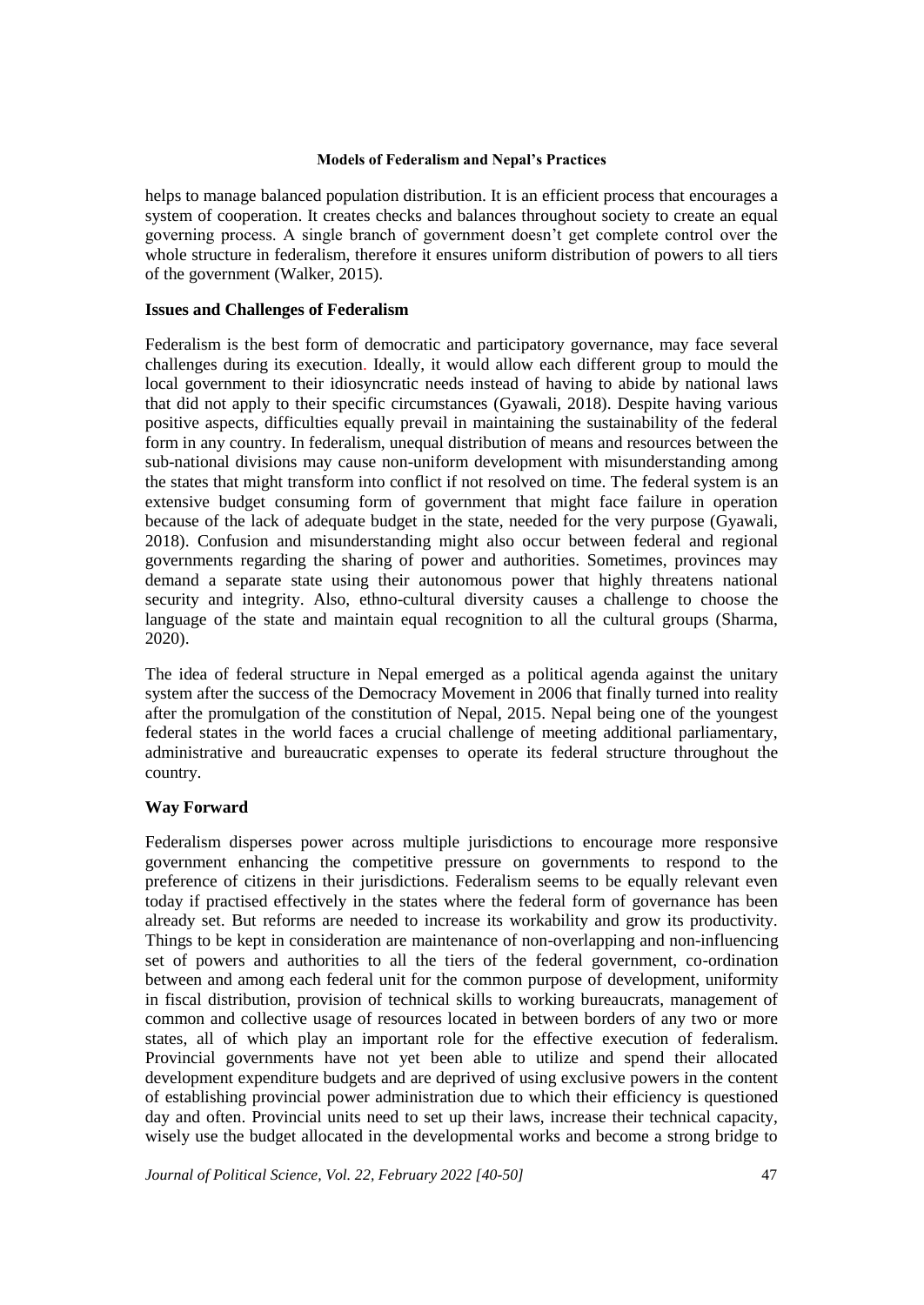connect local governments with the federal government. Ethnic, cultural, religious and linguistic diversities should be well preserved in harmony and garnished with social tolerance and cooperation. If all these measures are well-executed, then federalism will work effectively being an ideal form of governance.

## **Conclusion**

Federalism is a form of government that works under the principle of power-sharing between a central government and sub-divisional governments. It has its crucial importance for making governments responsive towards their citizens to expand opportunities for the public, to participate in various levels of government, to lead against the centric ruling system, to manage conflicts among the commanded group, to protect diversity and to maintain democratic practice throughout the country. Though being an expensive form of governance, federalism is suitable for the countries with large populations, territory or sound cultural heterogeneity. The loopholes in federalism can be carefully resolved with the collective approach of all the units of government for development. Models of federalism may differ according to the countries, but the common goal is to develop and make the country prosperous, peaceful and well-functioning which should be kept in top-notch priority.

Federalism has its relevance in a country with heterogeneity in ethnicities, cultures and social behaviours. Filled with many positive aspects such as decentralization of power, fulfillment of local needs and necessities, public participation in developmental activities, conservation of ethnic cultures and religions, federalism seems to be ideally relevant to Nepal. But when it comes to operational difficulties, proper measures are to be taken by the governmental bodies to solve those problems. They should equally distribute federal rights and powers to all functional units of the state. However, the question still exists on the sustainability of federalism in Nepal because of budgetary and agenda issues, recurring political turmoil, the ineffective performance of provincial government and changing public sentiments regarding the federal forms. Coming time will disclose the answer to the very question.

#### **References**

Acharya, K.K. (2018). The capacity of local governments in Nepal: from the government to governance and governability. *Asia Pacific Journal of Public Administration*, *40*(3), 186- 197. <https://doi.org/10.1080/23276665.2018.1525842>

Adhikari, D. (2020). *Nepal's road to federalism: From the perspective of grassroots democracy*. RTI International, NC.

Breen, M.G. (2018). The origins of holding-together federalism: Nepal, Myanmar, and Sri Lanka. *Publius: The Journal of Federalism*. *48*(1), 26–50. <https://doi.org/10.1093/publius/pjx027>

Brown, G, McLean, I & McMillan, A. (2018). *Federalism*. Oxford University Press.

Bulmer, E. (2015). *Federalism. International institute for democracy and electoral assistance building primer 12*. IDEA.

Government of Nepal. (n.d). The Constitution of Nepal, 2015.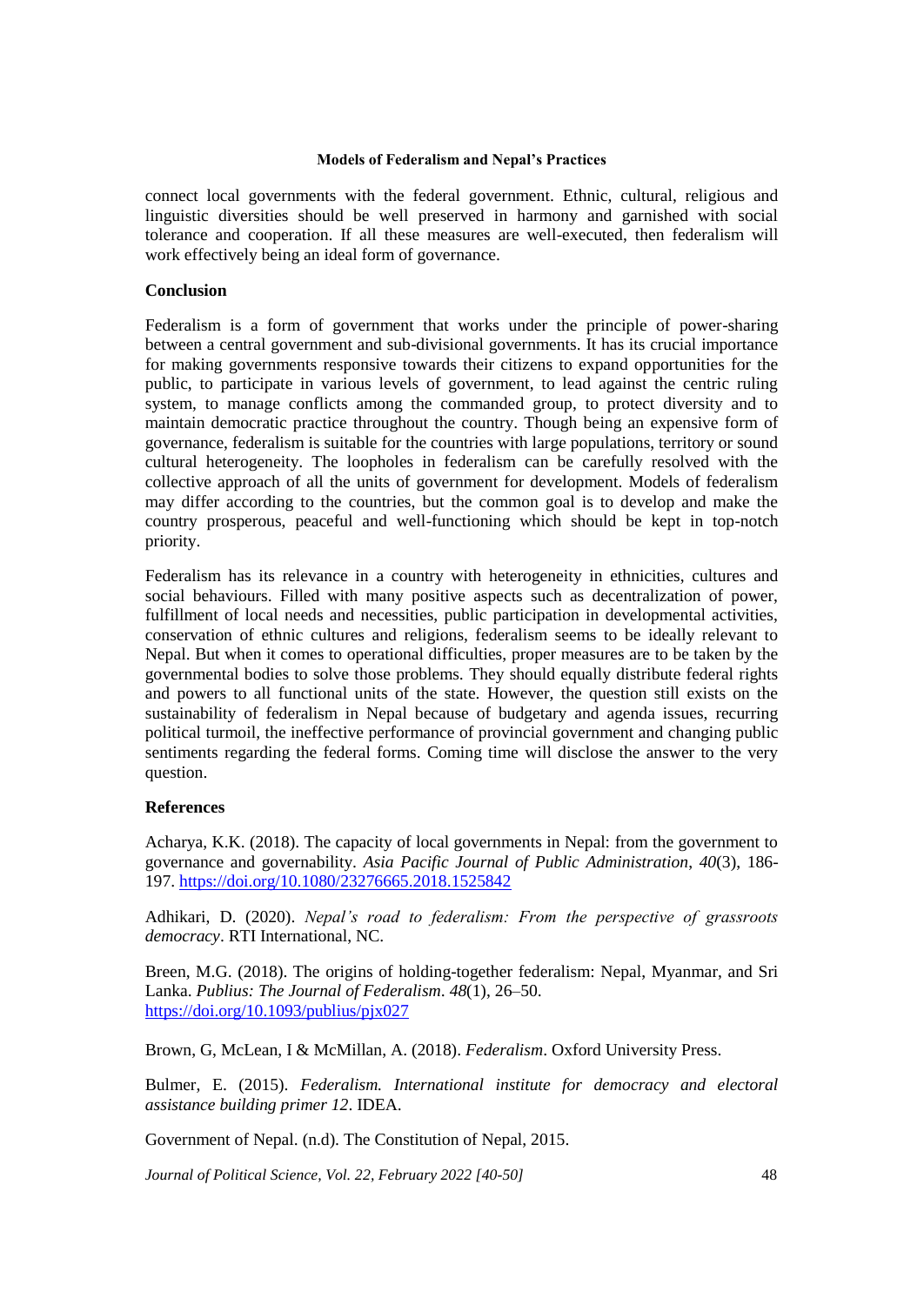[https://www.mohp.gov.np/downloads/Constitution%20of%20Nepal%202072\\_full\\_english.p](https://www.mohp.gov.np/downloads/Constitution%20of%20Nepal%202072_full_english.pdf) [df](https://www.mohp.gov.np/downloads/Constitution%20of%20Nepal%202072_full_english.pdf)

Dhakal, S. (2013). Democracy, democracies and democracy discourses in Nepal: An anthropologist's engagement. *Dhaulagiri Journal of Sociology and Anthropology*, *7*, 133- 155. <https://doi.org/10.3126/dsaj.v7i0.10440>

*History of federalism. (n.d).* [https://www.encyclopedia.com/politics/encyclopedias](https://www.encyclopedia.com/politics/encyclopedias-almanacs-transcripts-and-maps/federalism-history)[almanacs-transcripts-and-maps/federalism-history](https://www.encyclopedia.com/politics/encyclopedias-almanacs-transcripts-and-maps/federalism-history)

Fessha, T. (2012). *Ethnic diversity and federalism: Constitution making in South Africa and Ethiopia*. Routledge.

Ghosh, A.K. (2020). *The paradox of 'centralised federalism': An analysis of the challenges to India's federal design.* ORF Occasional Paper No. 272, September, Observer Research Foundation. <https://www.orfonline.org/research/the-paradox-of-centralised-federalism/>

Gyawali, G.P. (2018). Federalism: Challenges and opportunities in Nepal. *Molung Educational Frontier*, *8*(18), 37-48.<https://doi.org/10.3126/mef.v8i0.22439>

Karki, B. (2014). *State restructuring and federalism discourse in Nepal. The federalism debate* in Nepal, (pp. 1-22). UNDP.

Keating, M. (2007). *Federalism and the balance of power in European states*, OECD.

Kincaid, J. (2006). *Competitive federalism*. Centre for the Study of Federalism.

Lamsal, M.P. (2019). *Concept of regional development and federalism*. [https://www.slideshare.net/sharadnp/concept-of-regional-development-and-federalism.](https://www.slideshare.net/sharadnp/concept-of-regional-development-and-federalism)

Lecours, A. (2014). The question of federalism in Nepal. *Publius*, *44*(4), 609–632. <http://www.jstor.org/stable/24734639>

Muluye, K.T. (2020). Holding together, coming together or putting together? An [Re] examination on the formation of Ethiopia's federation*.* RUDN. *Journal of Public Administration, 7*(1), 70-82.<https://doi.org/10.22363/2312-8313-2020-7-1-70-82>

Nepal Law Commission. (2021). <https://www.lawcommission.gov.np/en/>

Paleker, S.A. (2006). Federalism: A conceptual analysis. *The Indian Journal of Political Science,* 67(2), 303-310. <http://dcac.du.ac.in/documents/E-Resource/2020/Metrial/410SudhanshuKumar3.pdf>

Riker, W.H. (1964). *Federalism: Origin, operation, significance*. Little Brown.

Scheiber, Harry N. (1986). Some realism about federalism: Historical complexities and current challenges. In R.B Hawkins (Ed*.*), *Emerging issues in American federalism*. *<https://library.unt.edu/gpo/acir/Reports/information/M-143.pdf>*

Schütze, R. (2009). *From dual to cooperative federalism: The changing structure of European law*. Oxford University Press.